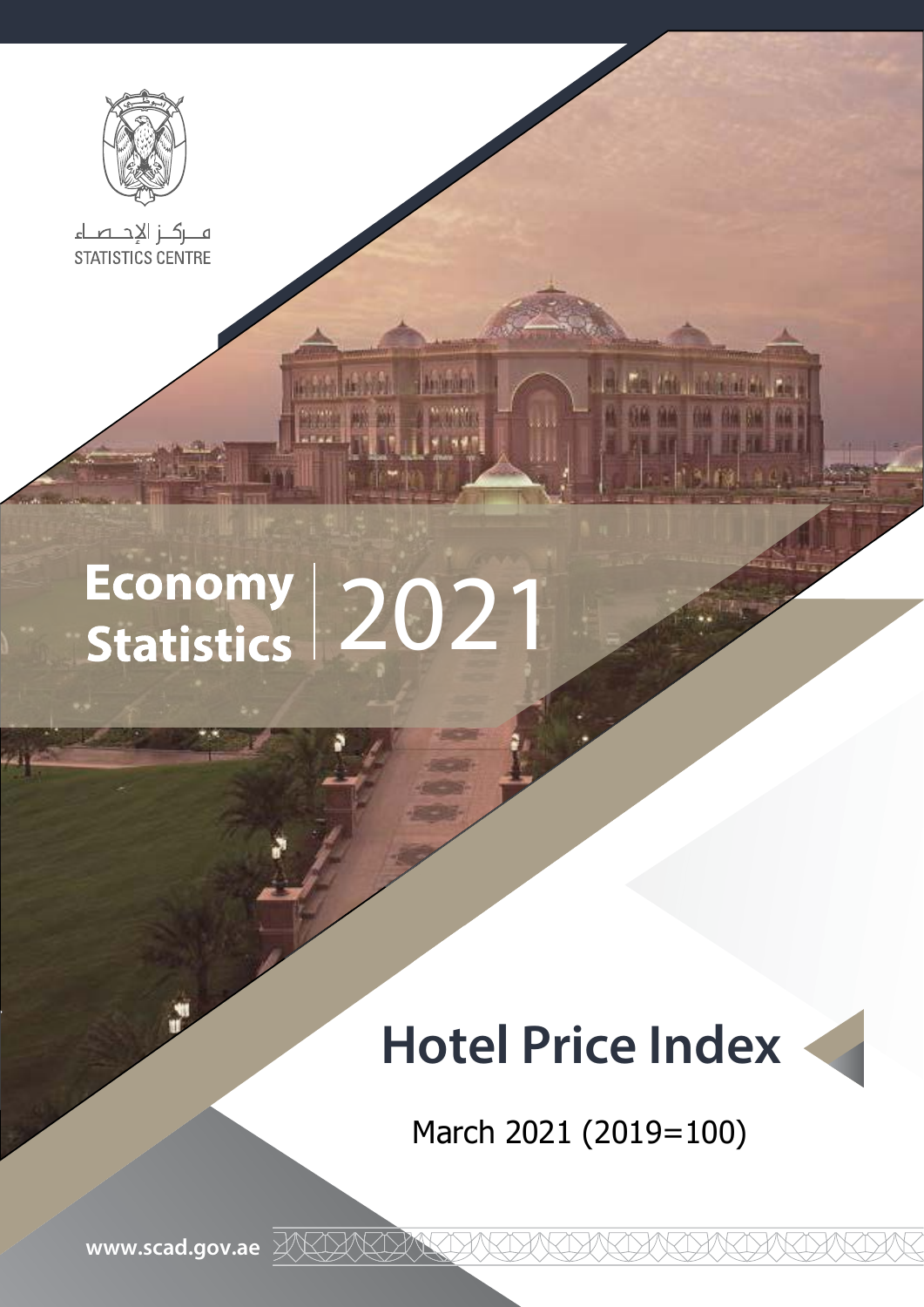#### **Introduction**

The Emirate of Abu Dhabi is one of the most attractive tourist destinations in the Middle East because of the developed infrastructure and quality of services in the tourism sector. Hotel establishments represent the fundamental base of the tourism sector. In general, hotel establishments' pricing strategies are considered one of the most critical factors contributing to the tourism sector's growth. The Hotel Price Index includes all the hotel classifications provided by the Department of Culture and Tourism of Abu Dhabi.





Source: Statistics Centre - Abu Dhabi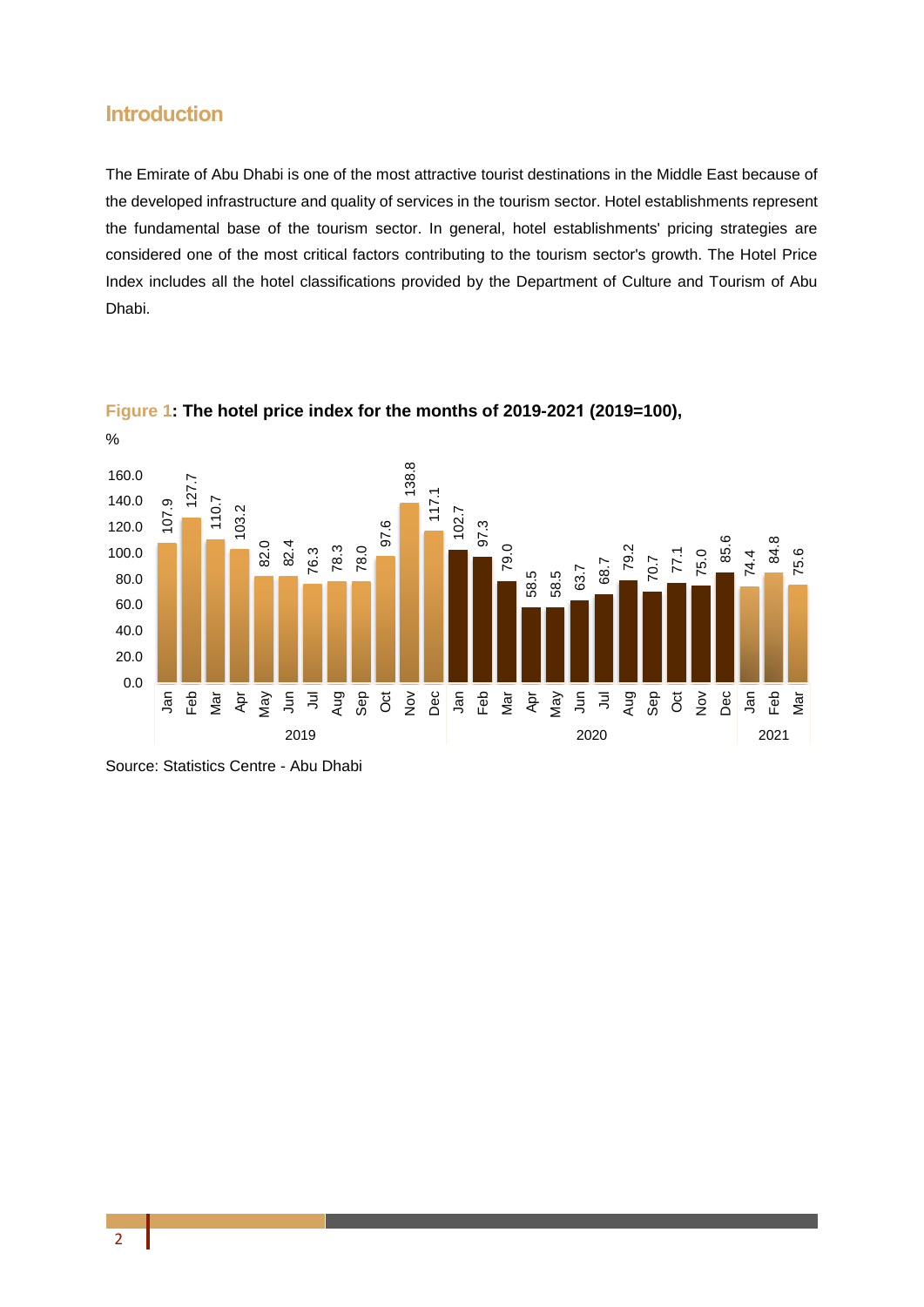**Table 1: Index prices and relative changes during March 2021 compared with February** ,(**100**=**2019**) **2021**

%

|                            | <b>Hotel</b><br>establishments | <b>Feb 2021</b> | <b>Mar 2021</b> | <b>Relative change</b><br>$\%$ |
|----------------------------|--------------------------------|-----------------|-----------------|--------------------------------|
| <b>General index</b>       |                                | 84.8            | 75.6            | $-10.9$                        |
|                            | <b>All hotels</b>              | 83.7            | 74.0            | $-11.6$                        |
| <b>Hotels</b>              | 5 Star                         | 80.2            | 73.6            | $-8.2$                         |
|                            | 4 Star                         | 90.4            | 75.6            | $-16.3$                        |
|                            | 3 Star                         | 96.4            | 71.3            | $-26.0$                        |
|                            | 2 Star                         | 91.8            | 89.0            | $-3.0$                         |
|                            | 1 Star                         | 96.7            | 87.2            | $-9.8$                         |
|                            | All hotel apartments           | 91.3            | 84.8            | $-7.1$                         |
| <b>Hotel</b><br>apartments | Deluxe                         | 92.2            | 86.6            | $-6.0$                         |
|                            | Superior                       | 87.6            | 76.2            | $-13.0$                        |
|                            | Standard                       | 93.2            | 92.8            | $-0.4$                         |

Source: Statistics Centre - Abu Dhabi

#### **Figure 2: Index prices for hotels during March 2021 and March 2020 (2019=100),**

%



Source: Statistics Centre - Abu Dhabi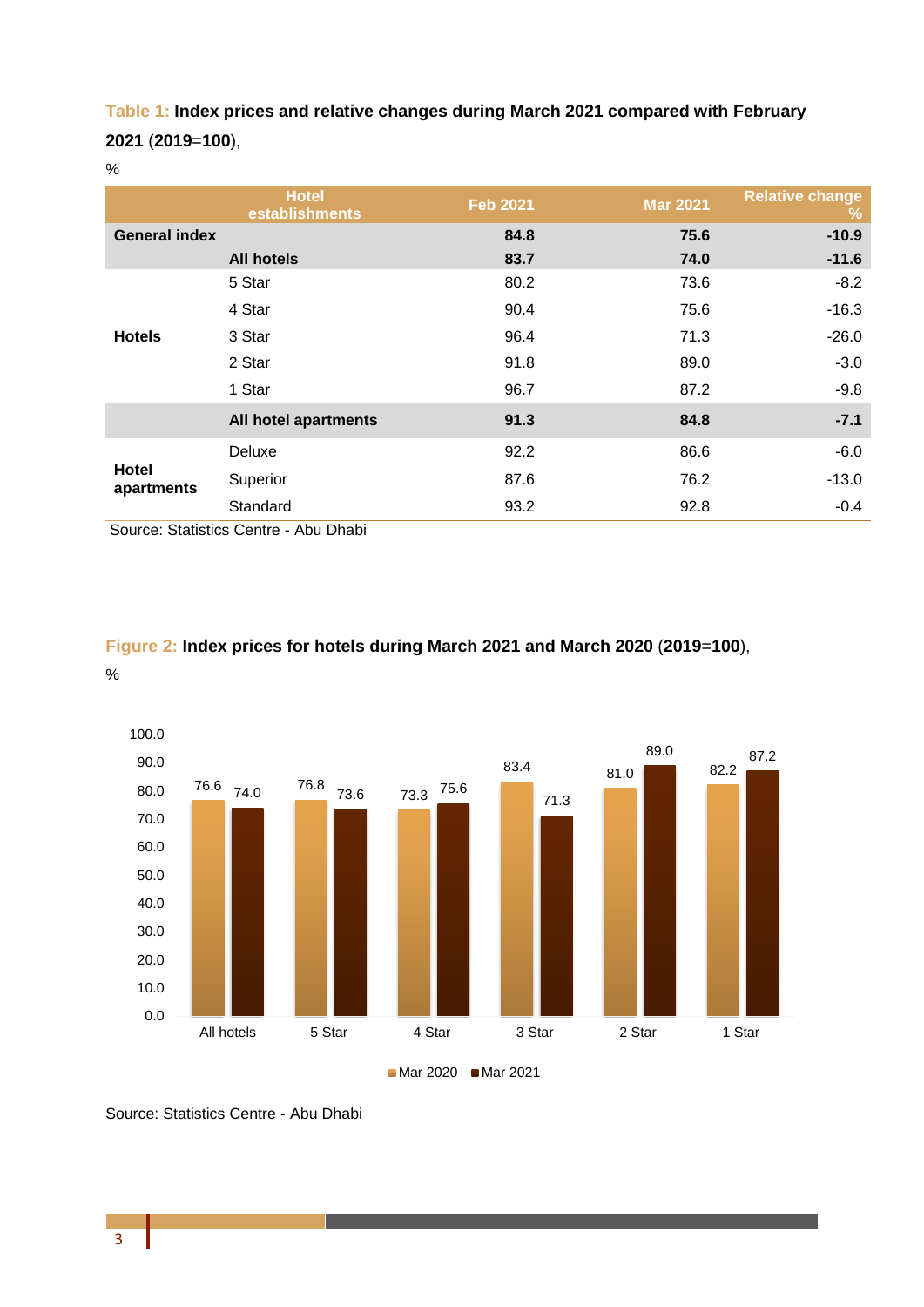

**Figure 3: Index prices for hotel apartments during March 2021 and March 2020** ,**(100**=**2019**)

%



Source: Statistics Centre - Abu Dhabi

#### **Table 2: Percent change in hotel establishments revenues during March 2021 compared with February 2021 and March 2020,**

%

| <b>Hotel establishments</b> |                      | Mar 2021/<br>Mar 2020 % | Mar 2021/<br>Feb 2021 % |
|-----------------------------|----------------------|-------------------------|-------------------------|
| All hotel establishments    |                      | 17.0                    | $-40.1$                 |
|                             | <b>All hotels</b>    | 24.5                    | $-44.0$                 |
|                             | 5 Star               | 29.9                    | $-45.2$                 |
|                             | 4 Star               | 20.0                    | $-39.8$                 |
| <b>Hotels</b>               | 3 Star               | $-5.3$                  | $-47.0$                 |
|                             | 2 Star               | 40.1                    | $-13.4$                 |
|                             | 1 Star               | 17.1                    | $-40.4$                 |
|                             | All hotel apartments | $-12.5$                 | $-2.6$                  |
|                             | Deluxe               | $-15.1$                 | $-1.6$                  |
| Hotel<br>apartments         | Superior             | $-6.2$                  | $-9.0$                  |
|                             | Standard             | $-2.8$                  | 6.9                     |

Source: Statistics Centre - Abu Dhabi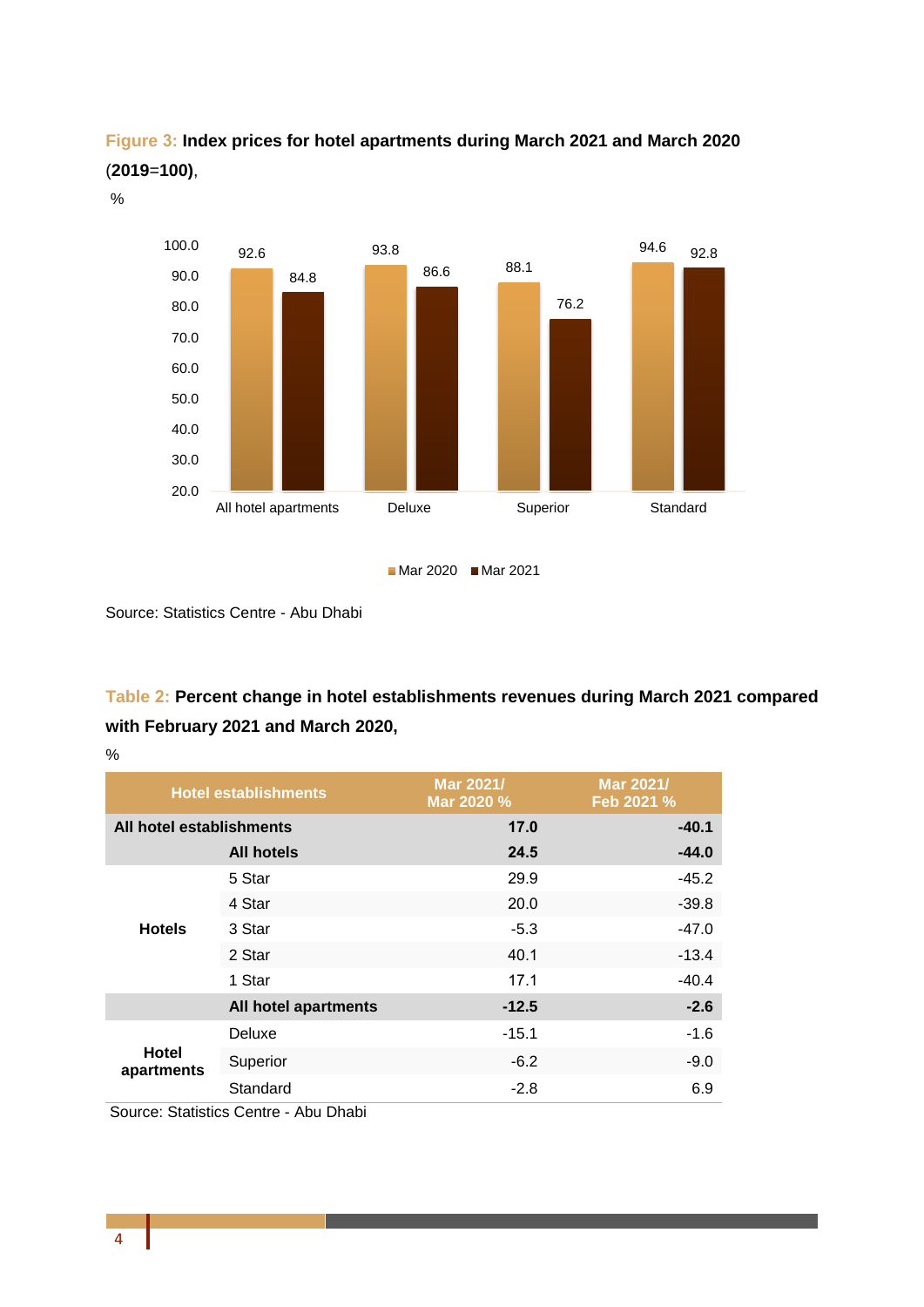#### **Explanatory Notes**

#### **Importance**

The Hotel Price Index shows the development in the prices of overnight prices in the hotel establishments in Abu Dhabi. This index is significant because it provides data for tourists, citizens, and residents in addition to other users (companies, tour operators, and travel agents). It also contributes to identifying the seasonal movements in hotel and hotel apartments prices during the year, to serve the domestic and foreign tourism sector.

#### **Objectives**

- Find out about the price trends of overnight stays in hotel establishment within Abu Dhabi Emirate according to hotel ratings.
- **.** Used as a reference tool by the media, hotel owners, analysts, tourism agencies and academics.
- Used by SCAD in the calculation of other statistical indicators such as CPI and GDP.
- **Figure 1** Tracking price changes and predict any price spikes in overnight stays in hotel establishments by decision makers and policy makers.
- Learn about the developments in seasonal overnight prices during the year to serve domestic and foreign tourism.

#### **Glossary**

The publication contains technical terms related to the hotel price index. To understand the publication, the reader should be familiar with these terms:

- **EXECT** base the to relative the weighted average of the price change relative to the base year (2019=100) according to the approved hotel categories in The Abu Dhabi Emirate
- **Example:** It is a statistical indicator measures the rate of change in overnight prices in hotel establishments over two time periods.
- **The weight of the hotel category:** reflects the relative importance of the category, and the weight of the category is calculated by dividing the total hotel category revenue by the total revenue of all categories of hotel establishments.
- **Comparison period price:** It is the price recorded for the overnight price per night in the current time period.
- **Base period price:** It is the price recorded for the overnight price per night in a previous period with which the current price is compared.
- **Available rooms:** Number of rooms available during the month covered by the report excluding out-of-order (a room status term indicating that a room is scheduled for maintenance, refurbishment, deep cleaning, etc.)
- Total revenues: Revenue generated by hotels from all their operations, including service charge and taxes.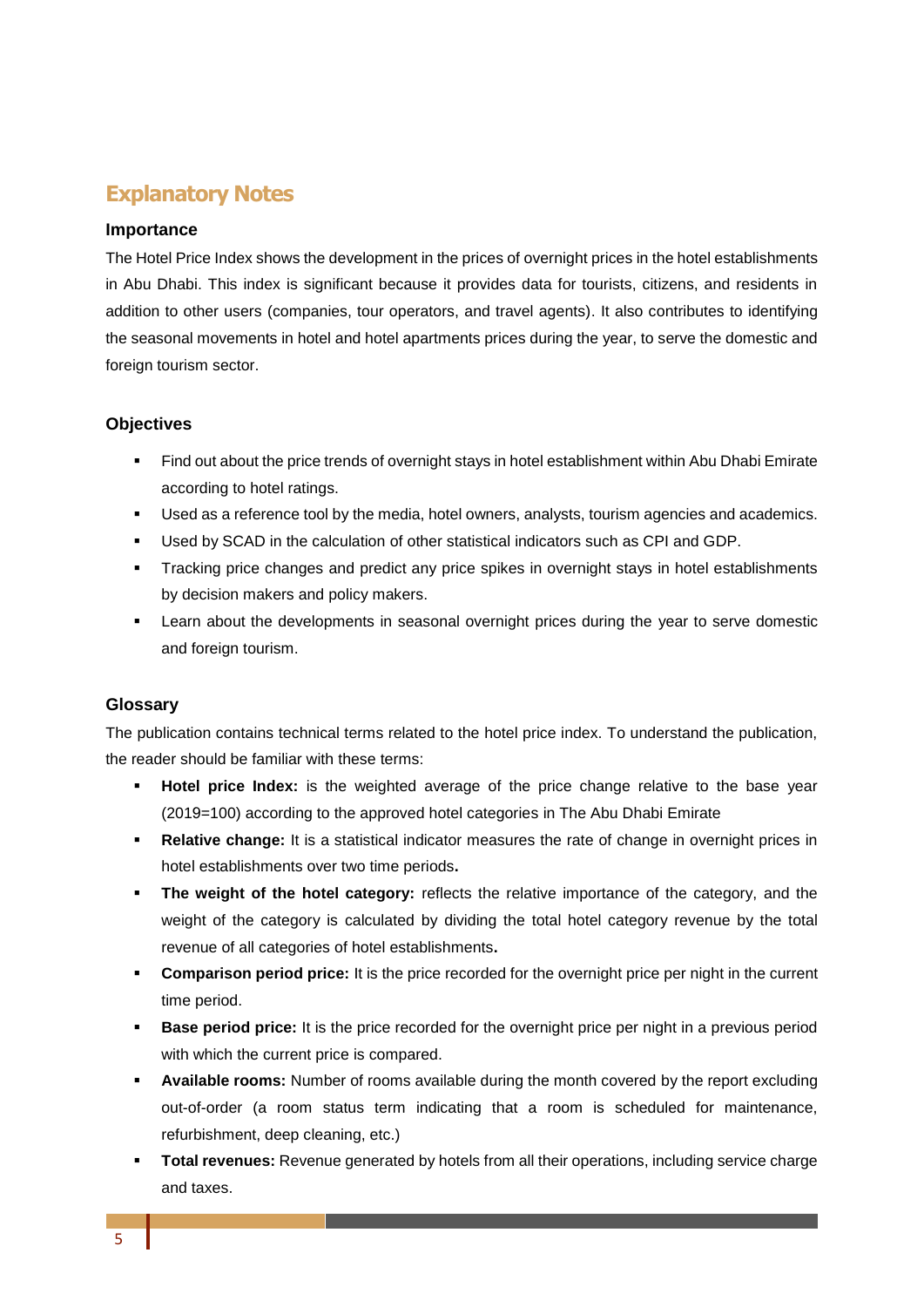- **Revenue per available room RevPAR:** Revenue per Available rooms, calculated by dividing the total revenues by total rooms in hotel minus out-of-service rooms.
- **Average room (daily) rate ARR/ADR:** A ratio that indicates average room rate and to what extent rooms are being up-sold or discounted; calculated by dividing room revenue by the number of occupied rooms. (Excludes complimentary & house use).

#### **Data Source and Coverage**

The data of the Hotel Price Index is registered data issued by the Department of Culture and Tourism in the Emirate of Abu Dhabi, which kindly provided us with all the information related to the calculation of this number. The indicator covers all licensed hotel establishments in the Emirate of Abu Dhabi. The required data and tables are collected on a monthly basis for the purposes of issuing the monthly report within a period not exceeding 60 working days from the end of the reference month.

The Hotel price index is issued on a monthly basis on the website of the Abu Dhabi Statistics Centre.

#### **Classifications**

The Hotel Price Index publication is based on the classifications adopted by the Department of Culture and Tourism in Abu Dhabi. Hotels are rated on a scale starting with one star and up to five stars, while hotel apartments are rated according to three levels that are luxurious, excellent and ordinary.

- **One-star hotels:** Only basic services are available in these hotels. Hotel guests may share bathrooms and amenities, and there is likely no indoor restaurant or cafe.
- Two-star hotels: Room options are limited, as is the case in one-star hotels, there can be a TV and a telephone in the room, and there are also an-suite bathrooms, a restaurant or a cafe in the hotel, and levels of service, cleanliness and maintenance are better in these hotels.
- **3-star hotels:** There are several categories of rooms for three-star hotel quests, as well as a restaurant, simple gym, conference room or business center. Room service must also be available in addition to providing internet service, private bathrooms and a telephone system inside rooms to communicate with the reception at the hotel.
- 4-star hotels: The four-star hotels provide a higher level of quality of service, and a variety of rooms are available, including suites. There can also be many restaurants, cafes and commercial facilities, in addition to concierge services, swimming pools and a gym.
- **5-star hotels:** All four-star properties are available in five-star hotels, as well as exceptional levels of guest service, while ensuring high levels of cleanliness, hospitality and maintenance.
- **Standard room:** It is a small room suitable for one or two persons, and it often overlooks the mountains in hotels that overlook the seas.
- **Superior room:** It is slightly larger than Standard rooms, and is suitable for two people.
- **Deluxe room:** Standard medium room suitable for two people and small families, and an extra bed may be available in some rooms.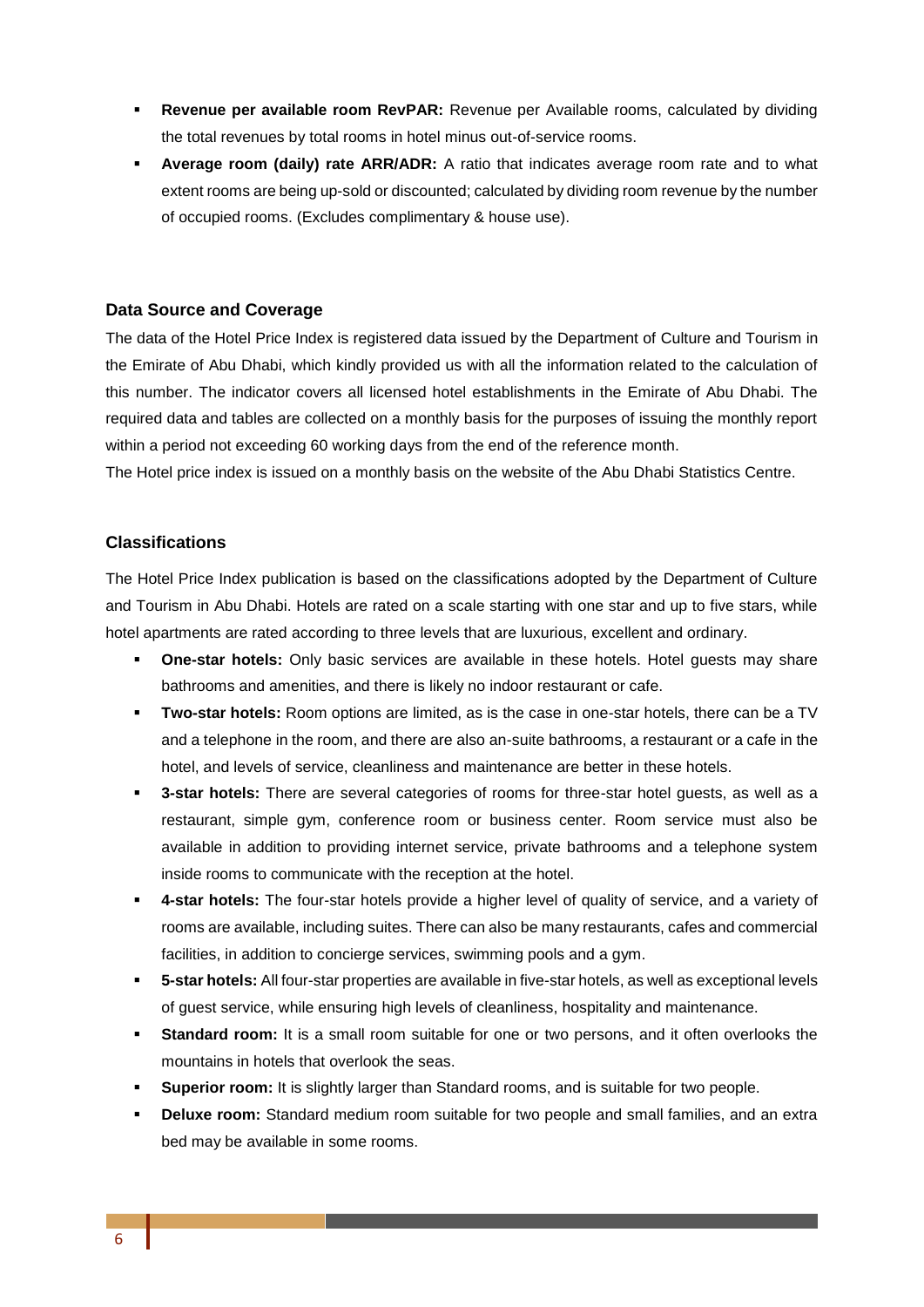#### **Mechanism of calculating and Data Auditing**

The Hotel price index is calculated according to the mathematical formula of the Laspeyres. The calculation is from the base vear weights of 2019.

The process of editing data received from the Department of Culture and Tourism is done by checking the totals of numbers and comparing them with previous months and in case of any inquiries or comments, the agency is contacted directly to verify the information received.

#### **Disclaimer and Terms of use**

SCAD produces official statistics for the benefit of government, communities, individuals, and businesses. SCAD shall not be liable for any loss or damage suffered by the user following the misuse of the statistics supplied in good faith by SCAD. Users of official statistics are responsible for determining when and how to use the statistics for specific purposes. The user exempts SCAD from any legal obligation related to errors that may occur outside its control or without its knowledge. The user also waives the right to obtain compensation for losses or damages that may be caused as a result of any error.

SCAD's official statistics are protected under copyright laws, except where otherwise indicated. The contents of this publication may be reproduced, in whole or in part, and by any means, without further permission from SCAD, provided that SCAD is fully acknowledged as follows:

Source: Statistics Centre - Abu Dhabi, year of publication, name of product, catalogue number, reference period and page(s).

#### **Further information**

For more information about the report or other official statistics, please send an email to: info@scad.gov.ae or visit SCAD website at http://www.scad.gov.ae.